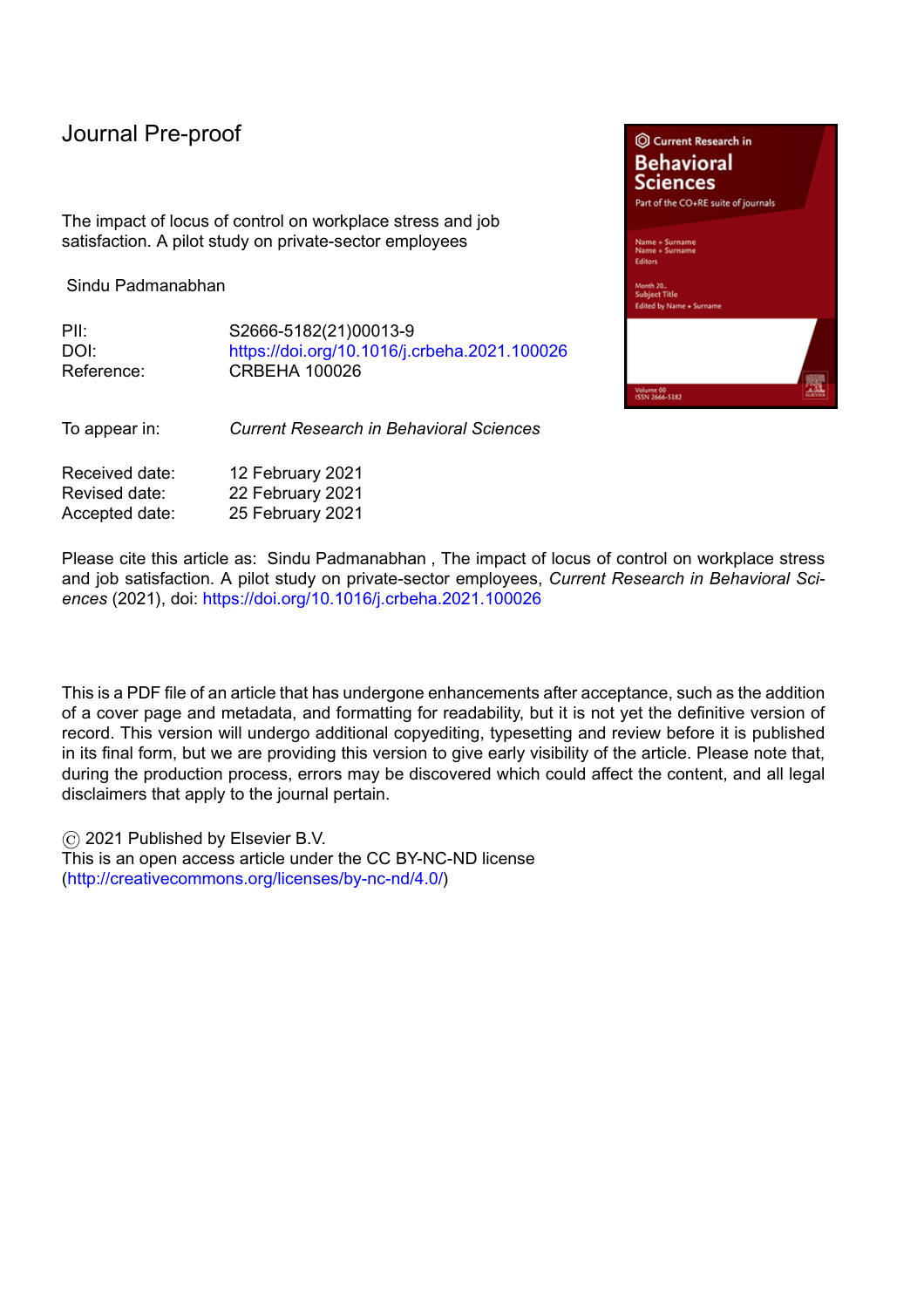### **Highlights**

- The study focuses on the role of locus of control on work stress and job satisfaction among private-sector employees.
- The results of the study showed that employees with an internal locus of control were more likely to have higher job satisfaction.
- An elevated level of stress was found in every company and this, in turn, influences the job satisfaction of employees (Rose, 2003).
- Employees who are not content with their jobs may experience negative physical and mental health issues (Spector, 1997).
- The findings of the study also show that there exists a negative correlation between workplace stress and job satisfaction.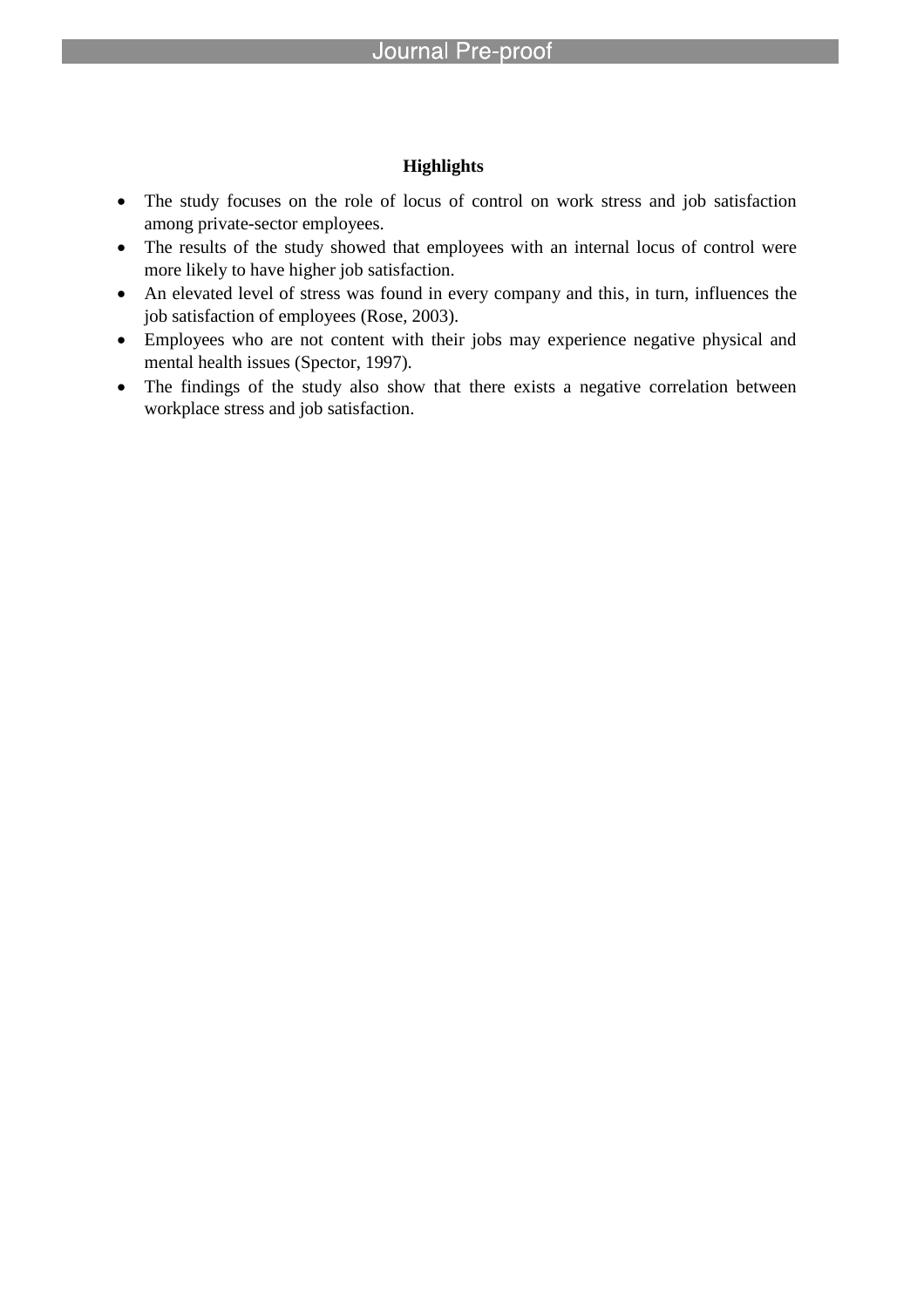# **The impact of locus of control on workplace stress and job satisfaction. A pilot study on private-sector employees.**

Sindu Padmanabhan *Ph.D. in Psychology, Department of Psychology*  Bharathiar University, India. Ph: +919916395142, E-mail: divyasn@yahoo.com

### **Abstract**

The current study was an attempt to investigate the role of locus of control on work stress and job satisfaction. To collect data, participants were selected purposively. A total of 65 respondents were selected. The work locus of control scale by Paul E. Spector, job satisfaction survey by Paul E. Spector, and workplace stress survey by The American Institute of Stress were used for the study. The findings indicate that there was no significant difference in work locus of control, job satisfaction, and workplace stress concerning gender. It was found that individuals with an internal locus of control are more likely to have higher job satisfaction. The data were analyzed using mean, S.D, Independent t-test, and Pearson's correlation coefficient. Results also showed that work locus of control and workplace stress was found positively correlated; work locus of control and job satisfaction were found negatively correlated; workplace stress and job satisfaction were negatively correlated.

**Keywords: -** Work Locus of control, Workplace Stress, Job Satisfaction. Private Sector employees.

### **1. Introduction**

Stress at work has been the headline of news stories and the talk of the day these days. It is a global phenomenon of contemporary lifestyles that our island is no exception to. Various studies show that intense job stress can harm workers' mental and physical health, which eventually leads to lower productivity, less job satisfaction, and less healthy employees. It is not possible to ignore the work stress within the company. A study conducted by Anderson shows that stress occurs in any organization high or low, and which in turn affects the overall job performance of the employees. For example, (Pickering,2001) notes that the effects of stress in the workplace can be very varied and along with poor results, including elevated illness, absence, and staff turnover. Moreover, tension has frequently been related to industrial sabotage.

Workers often produce mechanical failures on the assembly line to break the monotony and tension of their job. Job stress influences individual productivity as well. Rose states in her study that an elevated average level of stress is to be found in every company and at every level of management and staff, which mainly affects the work satisfaction of employees [6].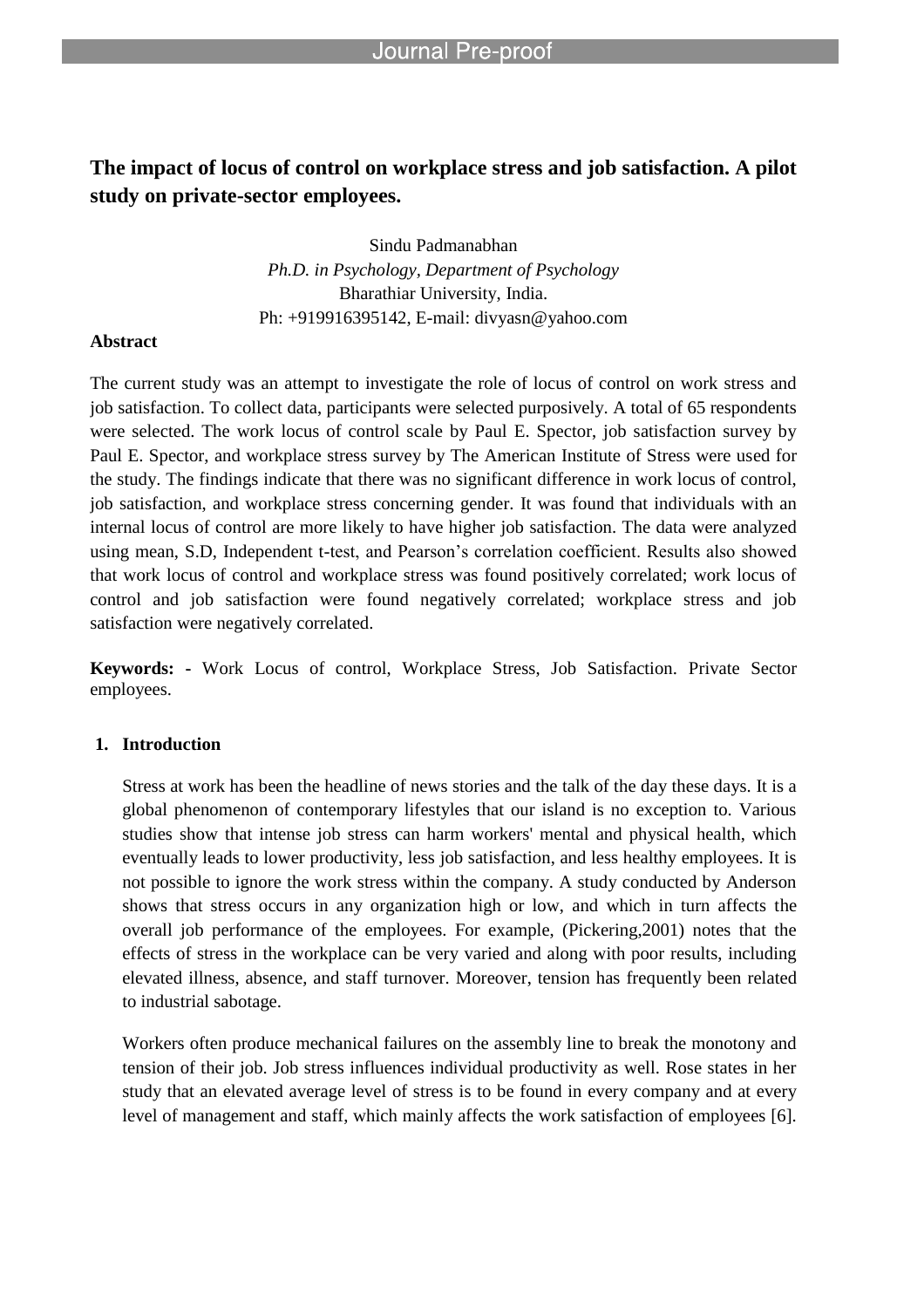Employees who do not like their jobs can experience negative physical and mental health issues, according to Spector. As the latter is an indicator of low employee job satisfaction, each business would like to have the minimum rate of employee absenteeism. (Hellriegel, Slocum, and Woodman,1989) note that absenteeism is related to the degree of work satisfaction. (French,2003) states in his study that the high turnover rate of employees is caused by employee discontent with their workplace. Analysis conducted by (Steel and Ovalle,1984) showed that the relationship between work satisfaction and turnover is moderate, which suggests that less satisfied workers are more likely to leave their jobs. (Locke,1976) equates job satisfaction with staff morale. He states that workers with higher job satisfaction think that in the long run the company will be happy, care about the quality of their job, are more loyal to the organization, have higher retention rates, and are more productive.

Job satisfaction can be defined as a happy or optimistic emotional state that results from the assessment of one's work or work experiences. This positive feeling stems from the understanding of one's work as fulfilling or enabling one's significant job values to be met, provided that these values are consistent with one's needs. Provide that values apply to what one wishes or tries to accomplish a job. Hoppok & Spielgler describes job satisfaction as the interconnected collection of psychological, physiological, and environmental circumstances that enable workers to admit that they are happy with their employment. Besides, the role of employees in the workplace is emphasized as there is an effect of different elements on an employee within the organization.

(Clark,1997) argues that if the employees are not content with the role assigned to them, they are not certain concerning factors such as their rights, working conditions are not safe, colleagues are not cooperative, not being valued by managers, and are not taken into account in the decision-making process, resulting in them feeling separate from the organization. Julian Rotter originated the Locus of Control as a theory in 1954. It calls people's propensity to think that power exists within them internally, or with others or the situation externally. People with an internal locus of influence assume that their initiative and ability are the product of the consequences of their actions. They think that hard work and personal skills would contribute to good results.

People with an external locus of control, on the other hand, believe that their actions do not affect future results and that the results of their actions depend on factors outside their control (Landy & Conte, 2004; Martin, Thomas, Charles, Epitropaki & McNamara, 2005). Findings from the research show that an internal control locus is correlated with job satisfaction and an external control locus with job dissatisfaction. Internals who attribute performance to events under their control experience more job satisfaction than people who think they have no control over events that determine their performance. Most of the elements that determine the satisfaction of employees, except for opportunities to express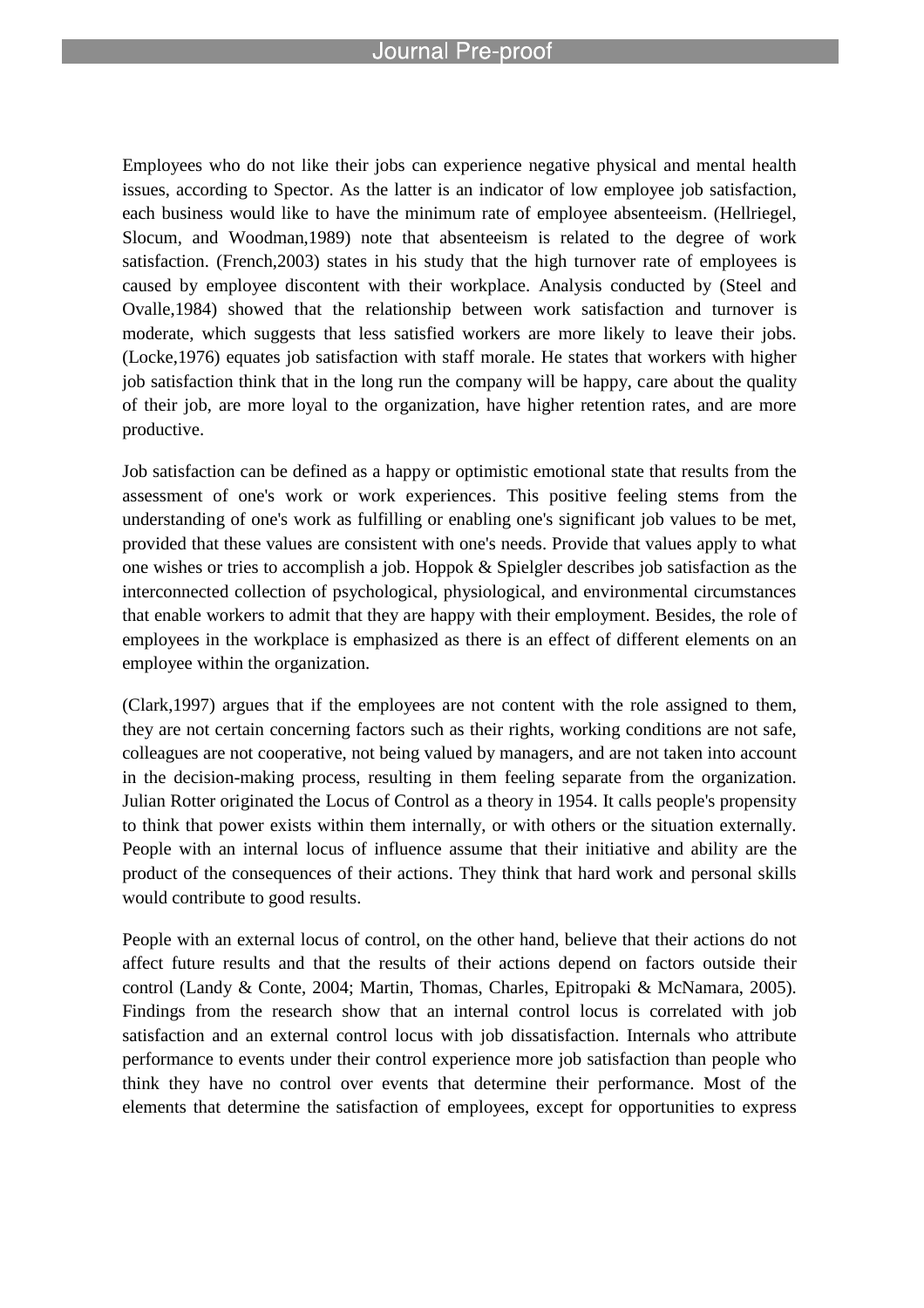one's ability, recognition, and variety of tasks. Regardless of the nature of the work, interns tend to have higher job satisfaction due to the way they perceive them.

# **2. Research Questions**

- a. Does work locus of control affect job satisfaction?
- b. Does work locus of control affect workplace stress?
- c. Does work stress affect job satisfaction?
- d. Do males and females have a different locus of control, work stress, and job satisfaction?

To answer the above research question, the following objectives have been developed in achievable terms.

# **3. Objectives**

- a. To study and compare workplace stress, job satisfaction, and work locus of control on private-sector employees.
- b. To study and compare workplace stress, job satisfaction, and locus of control on male and female employees
- c. To study the correlation between workplace stress, job satisfaction, and work locus of control on private-sector employees.

To achieve the above objectives, the following hypotheses are generated to be tested.

# **4. Hypotheses**

- $H_1$ : There is no significant difference between males and females with regards to their workplace stress, job satisfaction, and work locus of control.
- H2: There is no significant correlation between workplace stress, job satisfaction, and work locus of control
- H3: There is no significant relationship between locus of control and job satisfaction.

# **5. Methodology**

The present study was carried on 65 employees of private sector organizations, (34 males & 31 females) who were selected purposively. At first, participants were informed about the purpose of the study. A set of questionnaires were provided. The participants were requested to read each statement and express their feelings by putting on tick marks at the appropriate point.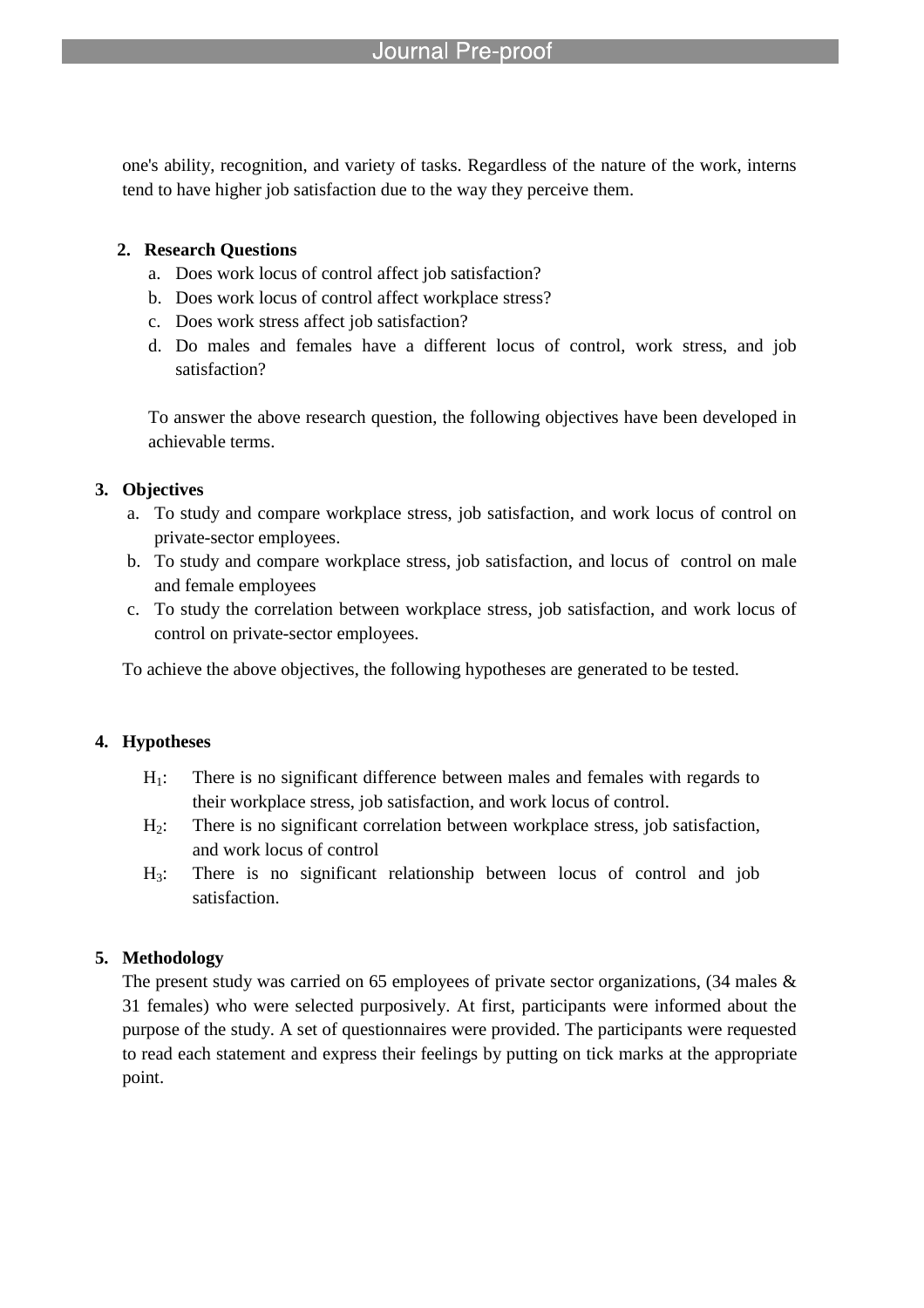### **6. Tools Used**

The Job Satisfaction Survey, by Paul E. Spector (JSS), is a 36-item, nine-facet scale to assess employee attitudes about the job and aspects of the job. A summated rating scale format is used, with six choices per item ranging from "strongly disagree" to "strongly agree."

The Work Locus of Control Scale by Paul E. Spector (WLCS) is a 16-item instrument designed to assess control beliefs in the workplace, that is, whether a person believes he or she can control events at work or whether control resides in others. The format is summated rating with six response choices: disagree very much, disagree moderately, disagree slightly, agree slightly, agree moderately, agree very much, scored from 1 to 6, respectively.

Workplace Stress Survey by The American Institute of Stress is a 10-item scale design to assess work-related stress. The format is summated rating with three response choices: you. strongly disagree. agree somewhat. strongly agree.

# **7. Research Variables**

The present research is a relational study that considered the principles of applied research and is based on three variables namely - work locus of control, workplace stress, and job satisfaction.

# **8. Result & Discussion**

The statistical tests used to analyze the data are Mean, S.D., independent t-test, and Pearson product-moment correlation r'. IBM SPSS was used for statistical analysis. First, Independent ttests were conducted to evaluate  $H_1$ .

| <b>Gender</b> |   | <b>Mean</b>   | SD                              |      | df |      |  |
|---------------|---|---------------|---------------------------------|------|----|------|--|
| <b>Male</b>   | ້ | 40.5<br>$Q_4$ | 11.086                          | .336 | 63 | .369 |  |
| <b>Female</b> |   | 4Λ<br>40.06   | റററ<br>$\overline{\phantom{a}}$ |      |    |      |  |

Table A.1: Independent t-test results comparing males and females on work locus of control.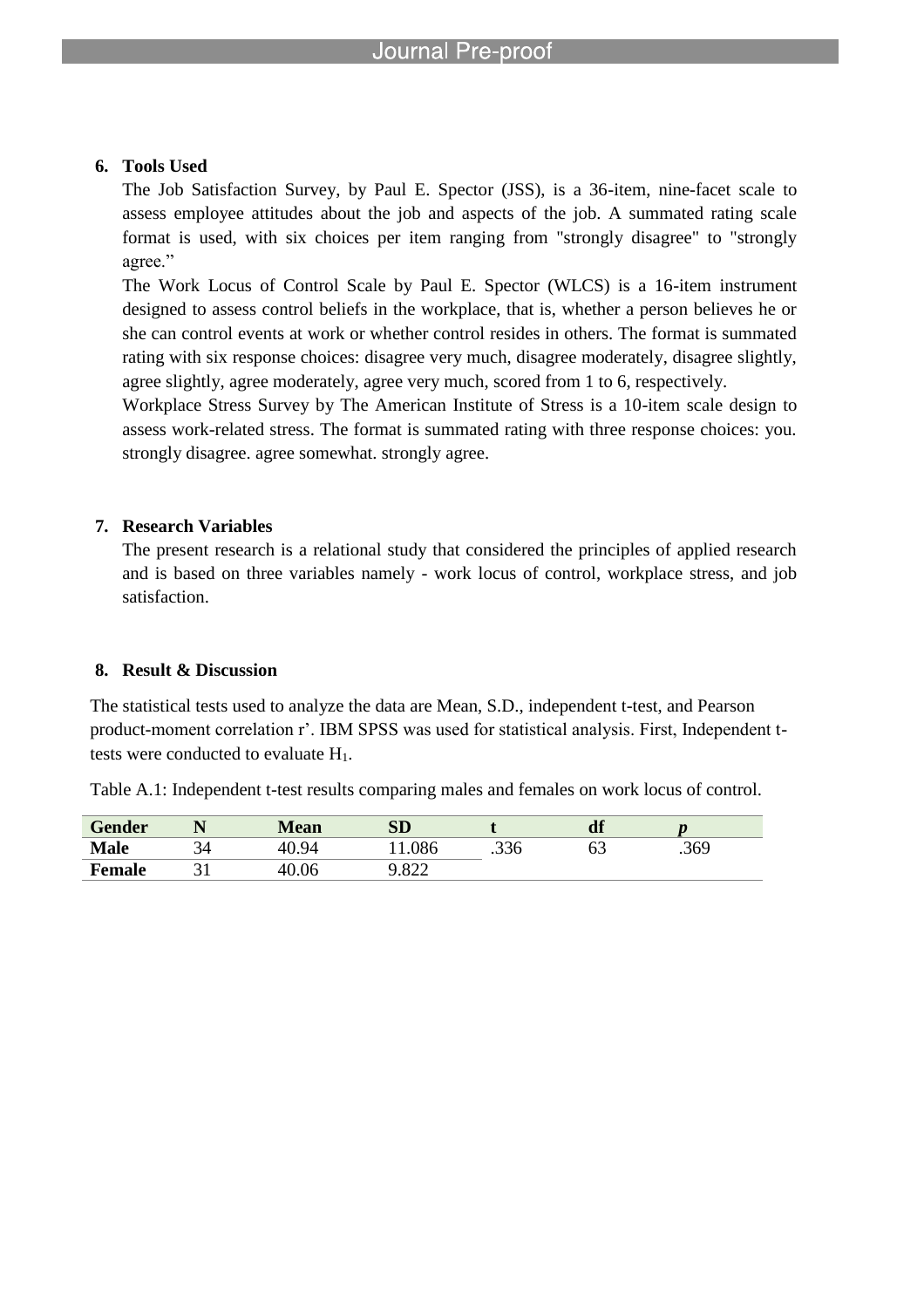



An independent-samples t-test was conducted to compare work locus of control in females and males (see Table A.1). There was no significant difference in the score for male ( $M = 40.94$ , S.D  $= 11.086$ ) and female (M = 40.06, S.D = 9.822) conditions; t(63) = .336, p = .369, which is not significant at 0.05 level. This indicates that there is no significant difference between male and female employees concerning work locus of control.

Table A.2: Independent t-test results comparing males and females on job satisfaction.

| Gender      | N       | <b>Mean</b> | <b>SD</b> |      | a. |      |
|-------------|---------|-------------|-----------|------|----|------|
| <b>Male</b> | 34<br>◡ | 153.15      | .467      | .055 | 63 | .478 |
| Female      | 21      |             | 17 174    |      |    |      |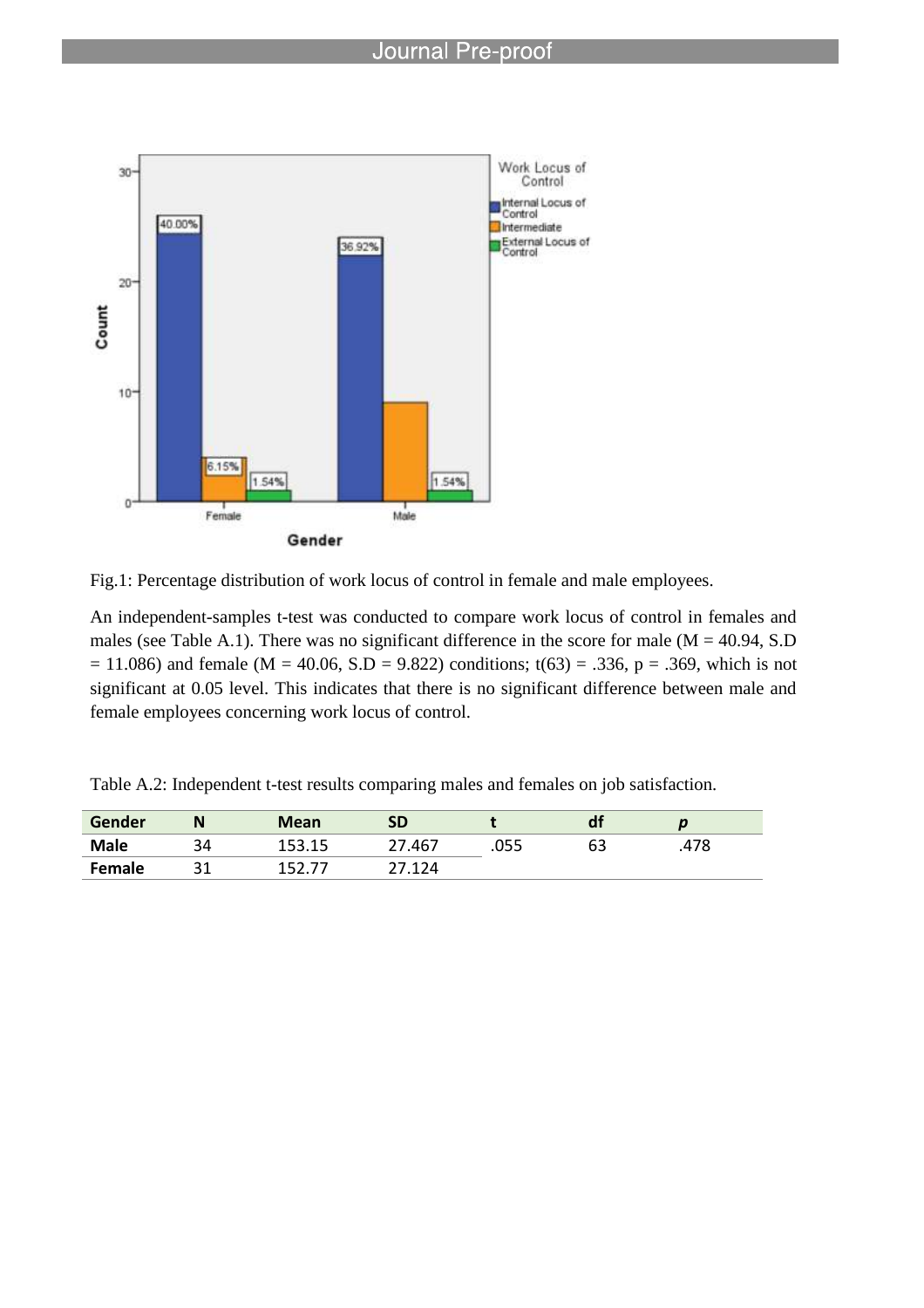



An independent-samples t-test was conducted to compare job satisfaction in females and males (see Table A.2). There was no significant difference in the score for male ( $M = 153.15$ , S.D = 27.467) and female (M = 152.77, S.D = 27.124) conditions; t (63) = .055, p = .478, which is not significant at 0.05 level. This indicates that there is no significant difference between male and female employees with regards to Job Satisfaction.

|                             | <b>Percentage Distribution</b> |                   |                  |
|-----------------------------|--------------------------------|-------------------|------------------|
|                             | <b>Dissatisfied</b>            | <b>Ambivalent</b> | <b>Satisfied</b> |
| Pay                         | 30.8                           | 32.3              | 36.9             |
| Promotion                   | 9.2                            | 46.2              | 44.6             |
| Supervision                 | 6.2                            | 18.5              | 75.4             |
| <b>Fringe Benefits</b>      | 27.7                           | 33.8              | 38.5             |
| <b>Contingent Rewards</b>   | 18.5                           | 32.3              | 49.2             |
| <b>Operating Conditions</b> | 30.8                           | 41.5              | 27.7             |
| Coworkers                   | 3.1                            | 20.0              | 76.9             |
| Nature of Work              | 3.1                            | 32.3              | 64.6             |
| Communication               | 10.8                           | 26.2              | 63.1             |

Table A.3: Descriptive statistical reports of subscales in Job satisfaction.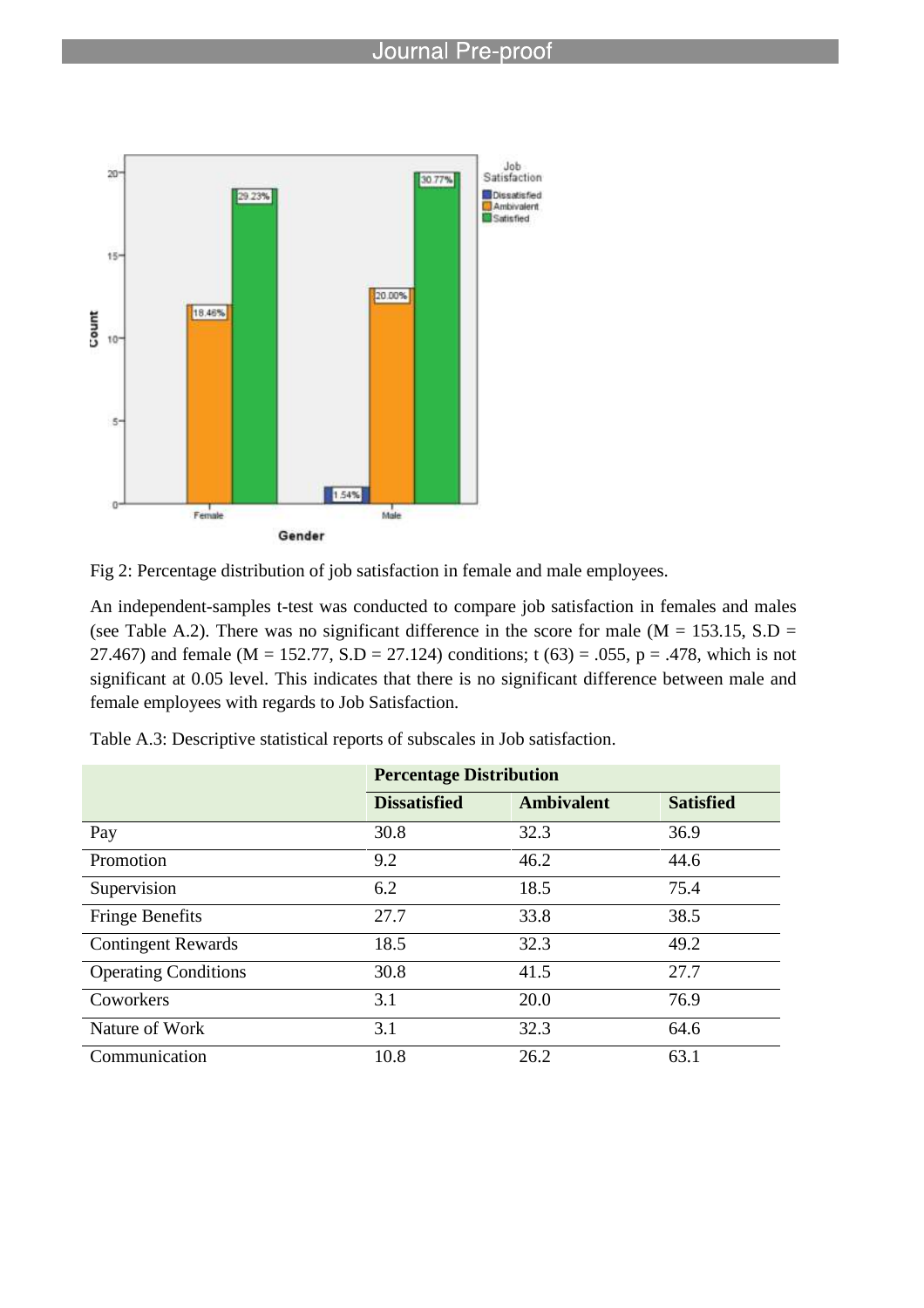

Fig.3: Percentage distribution of level of satisfaction for each subscale of job satisfaction.

Table A.3 and Figure 3 show the descriptive statistical analysis report and percentage distribution of different subscales of job satisfaction measured in the employees respectively. An independent-samples t-test was conducted to compare workplace stress in females and males (see Table A.4).

| Table A.4: Independent t-test results comparing males and females on workplace stress. |  |  |  |  |  |  |  |
|----------------------------------------------------------------------------------------|--|--|--|--|--|--|--|
|                                                                                        |  |  |  |  |  |  |  |

| Gender      | <br>N        |      | <b>SD</b> |             | <u>u</u>              | $\sim$ |
|-------------|--------------|------|-----------|-------------|-----------------------|--------|
| <b>Male</b> | $\sim$<br>54 | 9.06 | ıД<br>ີ   | $\sim$<br>. | r -<br><u>.</u><br>ັບ | , די   |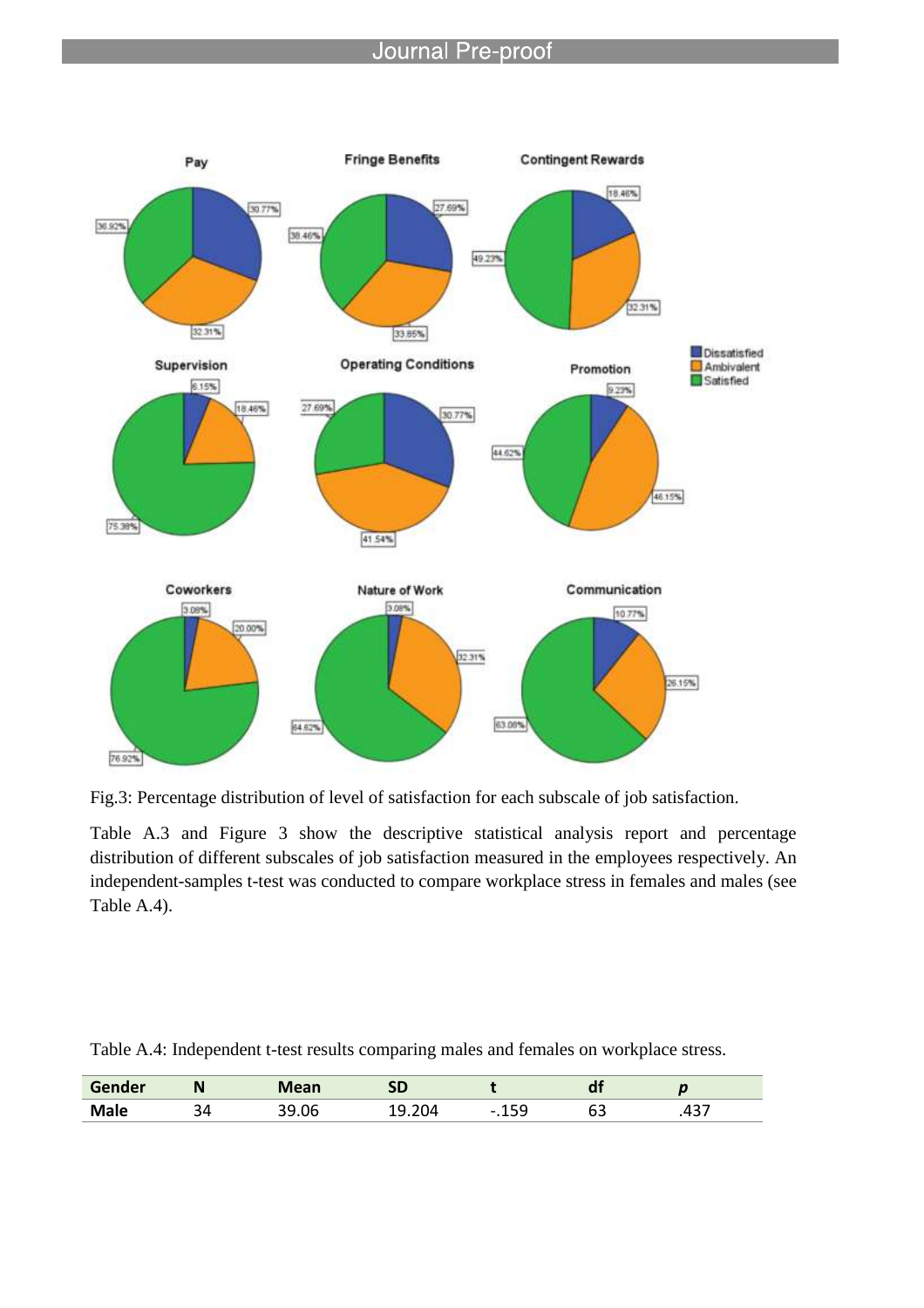



There was no significant difference in the score for male  $(M = 39.06, S.D = 19.204)$  and female  $(M = 39.77, S.D = 16.798)$  conditions; t  $(63) = -.159$ , p = .437, which is not significant at 0.05 level (Table A.4). This indicate that there is no significant difference between male and female employees with regards to workplace stress.

These results indicate that there is no significant difference between male and female employees with regards to their work locus of control, job satisfaction, and workplace stress.

# **Correlation between the study variables – Work locus of control, Job satisfaction, and Workplace stress.**

To measure the relationship between the variables used in the study, Pearson's *r* parametric test of correlation was computed to assess the strength and direction of the relationship between the study variables. Pearson's test of correlation was conducted to evaluate  $H_2$ .

The value of *r* in Table A.5 represents the statistical reports generated on computing Pearson's correlation coefficient among the variables- work locus of control, job satisfaction, and workplace stress. The correlation strength is weak if the value of *r* ranges from 0 to 0.2 and strong if the values range from 0.3 to 1.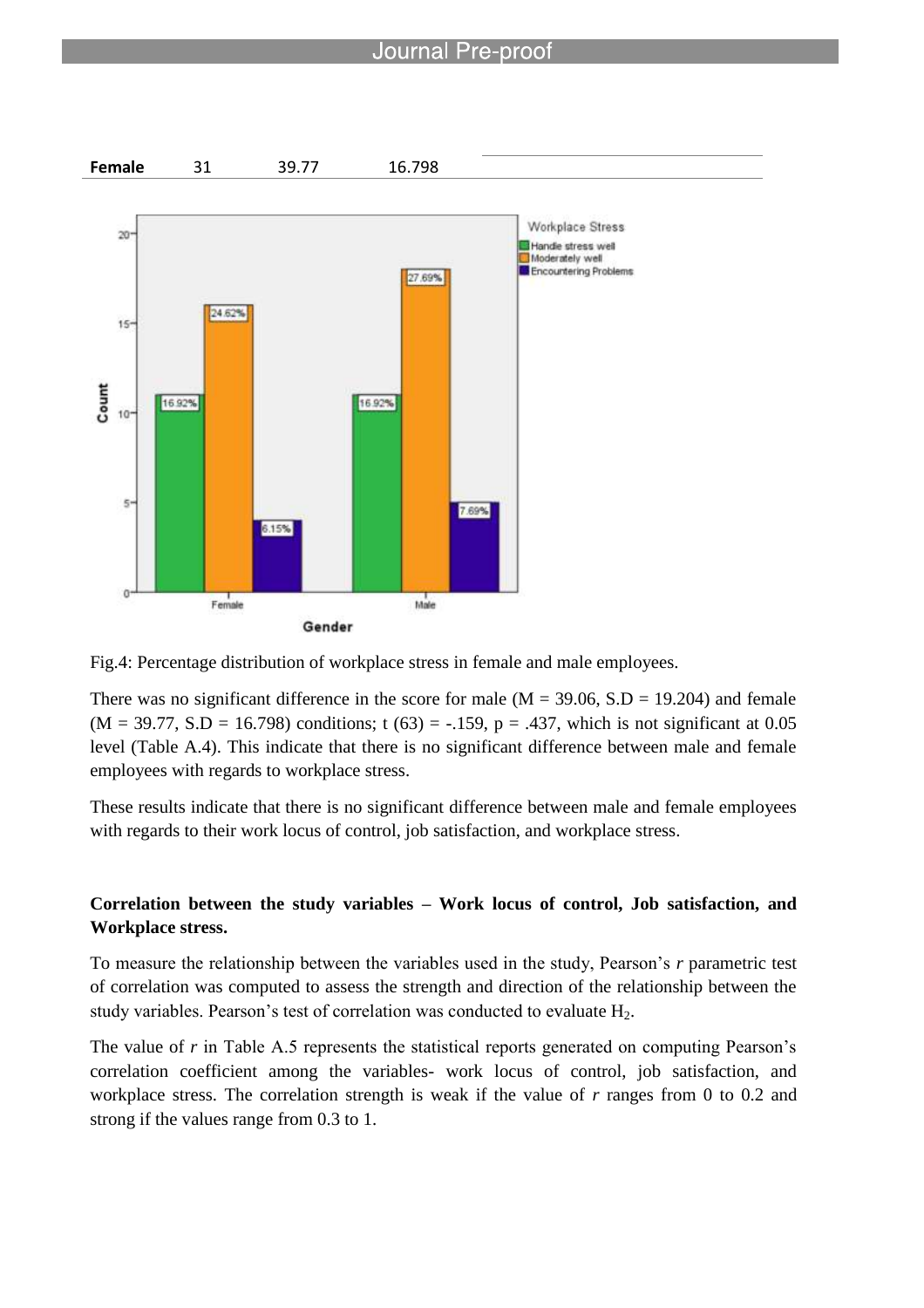|                         | $N=65$      |        | Correlation r |                     |                  |                   |                     |                  |
|-------------------------|-------------|--------|---------------|---------------------|------------------|-------------------|---------------------|------------------|
| <b>Variables</b>        | <b>Mean</b> | S.D    | Work Locus    | <b>Job</b>          | <b>Workplace</b> | <b>Work Locus</b> | Job                 | <b>Workplace</b> |
|                         |             |        | of Control    | <b>Satisfaction</b> | <b>Stress</b>    | of Control        | <b>Satisfaction</b> | <b>Stress</b>    |
| Work Locus of           | 40.52       | 10.430 |               | $-.631**$           | .142             |                   | .000                | .259             |
| <b>Control</b>          |             |        |               |                     |                  |                   |                     |                  |
| <b>Job Satisfaction</b> | 152.97      | 27.091 | $-631**$      |                     | $-.151$          | .000              |                     | .230             |
| Workplace               | 39.40       | 17.960 | .142          | $-.151$             |                  | .259              | .230                |                  |
| <b>Stress</b>           |             |        |               |                     |                  |                   |                     |                  |

Table A.5: Correlation between work locus of control, job satisfaction, and workplace stress

\*\*. Correlation is significant at the 0.01 level (2-tailed).



Fig.5: Pearson product-moment correlation scatter plots comparing Work locus of control, Total job satisfaction, and workplace stress.

Table A.5 shows that there was a strong negative correlation between work locus of control and job satisfaction,  $r = -.631$ ,  $p < .001$ . There was a weak positive correlation between work locus of control and workplace stress,  $r = .142$ ,  $p = .259$ . There was a weak negative correlation between job satisfaction and workplace stress,  $r = .151$ ,  $p = .230$ . An independent t-test was conducted to evaluate  $H_3$ .

Table A.6: Independent t-test results comparing internal and external locus of control on Job Satisfaction.

|                         | Work Locus of N Mean<br><b>Control</b>                 |  | SD <sub>1</sub> | df | $\boldsymbol{p}$ |
|-------------------------|--------------------------------------------------------|--|-----------------|----|------------------|
| <b>Job Satisfaction</b> | Internal Locus 50 158.52 26.250 3.231 63<br>of Control |  |                 |    | .001             |
|                         | External Locus 15 134.47<br>of Control                 |  | 21.597          |    |                  |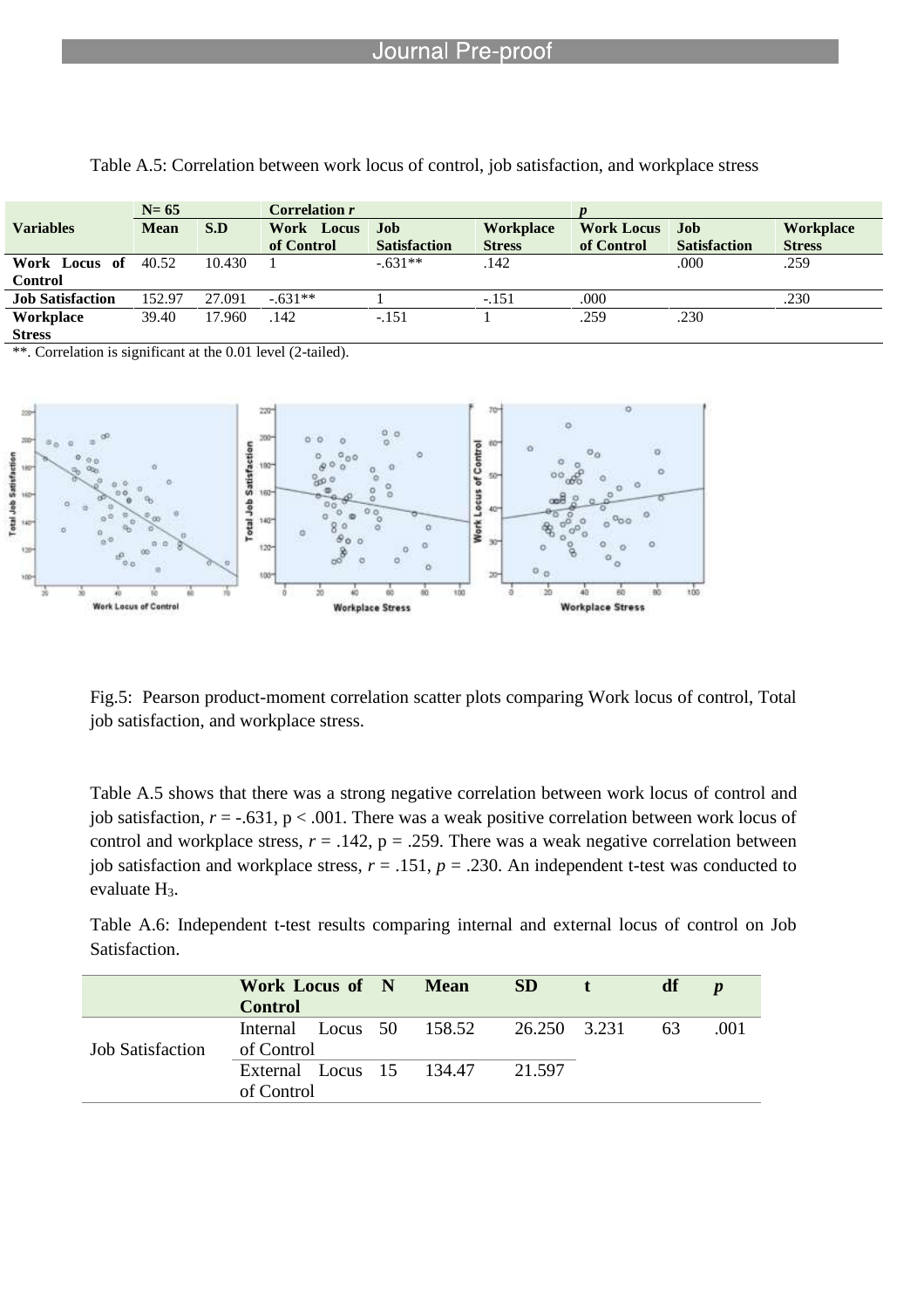

Fig.6: Level of job satisfaction in Internal locus of control and external locus of control group employees.

An independent-samples t-test was conducted to compare Job Satisfaction in an internal and external locus of control groups (see Table A.6). There was significant difference in the score for internal locus of control ( $M = 158.52$ ,  $S.D = 26.250$ ) an external locus of control ( $M = 134.47$ ,  $S.D = 21.597$ ) conditions;  $t(63) = 3.231$ ,  $p = .001$ , which is significant at 0.05 level. Figure 6 clearly shows that employees with an internal locus of control had a higher level of job satisfaction. This indicates that there is a significant difference between work locus of control with regards to Job Satisfaction  $(H_3)$ .

#### **9. Conclusion**

In conclusion, it can be stated that work locus of control is positively correlated with workplace stress; and job satisfaction is negatively correlated with workplace stress and work locus of control. There was no significant difference in workplace stress, job satisfaction, and work locus of control with gender. The results indicate that employees with an internal locus of control reported higher job satisfaction when compared to employees with an external locus of control. The present study was conducted on employees in private sector organizations. It can be further suggested that this study can be conducted on a larger population to establish greater generalizability of these findings.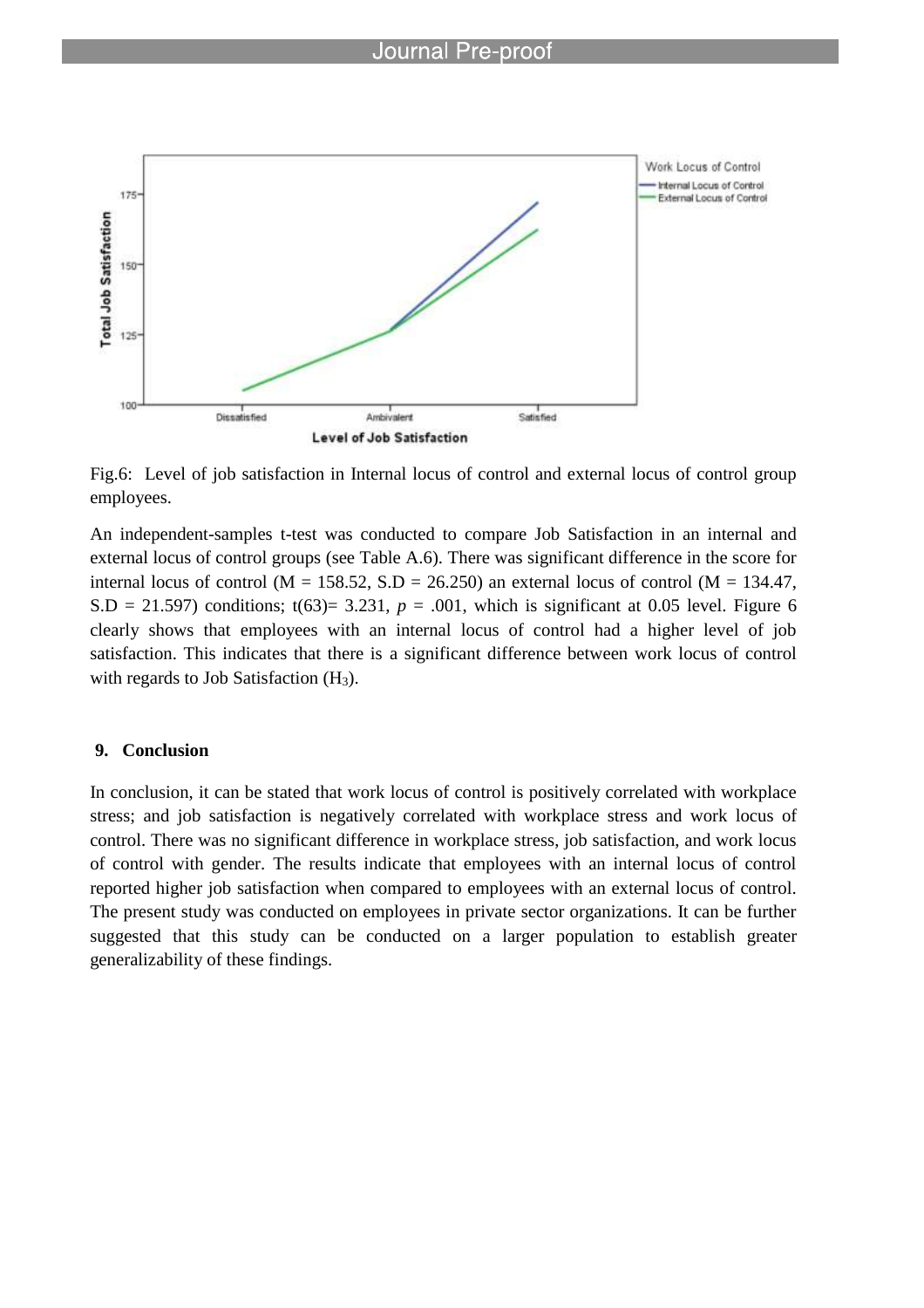### **Ethical Standards**

The author asserts that all procedures contributing to this work comply with the ethical standards of the relevant national and institutional committees on human experimentation and with the Helsinki Declaration of 1975, as revised in 2008. The authors assert that all procedures contributing to this work comply with the ethical standards of the relevant national and institutional guides on the care and use of laboratory animals.

# **Declaration of Conflicting Interests**

The author(s) declared no potential conflicts of interest with respect to the research, authorship, and/or publication of this article.

### **Acknowledgment**

This research is dedicated to my loving and caring daughter, Divya, Lead CRM Business Analyst at Forefront Events, Sydney. I thank Prof. Dr. A Velayudhan Head of the Psychology Department Bharathiar University and Dr. K. V. Krishna, Assistant Professor of Psychology, Bharathiar University, from the bottom of my heart for never letting me down.

# **Funding**

The author(s) received no financial support for the research, authorship, and/or publication of this article.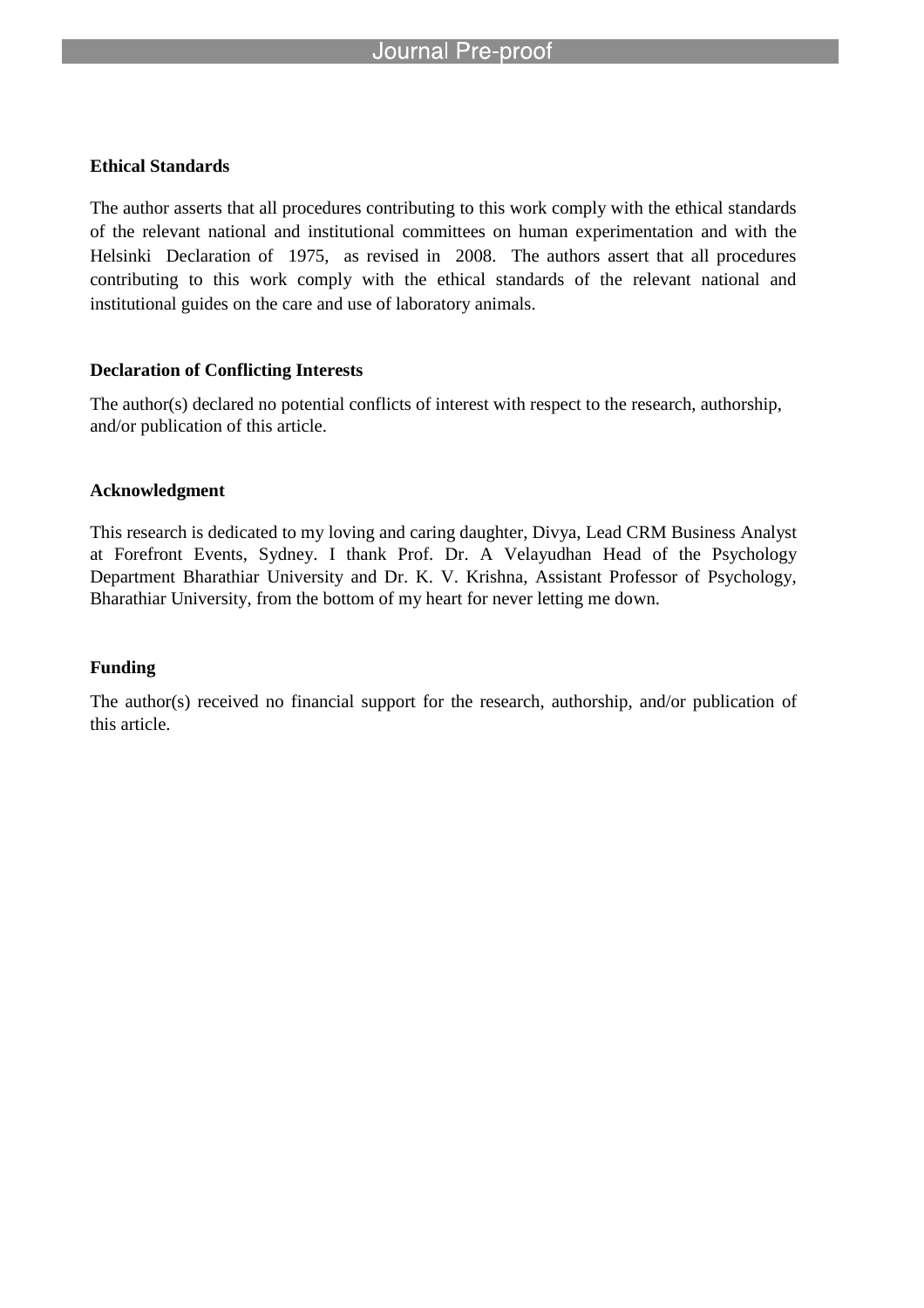#### **References**

Anderson, P., and Pulich, M. (2001). Managing workplace stress in a dynamic environment. Health Care Manager, 19(3), 1-10.

Hoppok, R., & Spiegler. (1938, Aoril). Job Satisfaction. Occupations: The Vocational Guidance Journal, 16(7), 636-643.

Locke, E. A. (1976). The nature and causes of job satisfaction. In M. D. Dunnette (Ed.), *Handbook of industrial and organizational psychology* (pp. 1297-1349). Chicago: Rand McNally.

Marlin Company, North Haven, CT, USA, and the American Institute of Stress (AIS) in 1978, Yonkers, NY, USA [40]

Pretorius, M & Rothmann, S. 2001. Die verband tussen koherensiesin, lokus van beheer, selfdoeltreffenheid en werkstevredenheid. Journal of Industrial Psychology 27 (1):25-31.

Rose M. (2003). Good Deal, Bad Deal? Job Satisfaction in Occupations.Work Employment Society, 17; 503.

Rotter, JB. 1966. Generalized experiences for internal versus external control of reinforcement. Psychological monograph: General and Applied Psychology 35:609- 634. Spector, P.E, ( 1988 ). Work Locus of Control Scale: Department of Psychology. University of Florida

Spector, P.E. ( 1994 ). Job Satisfaction Survey: Department of Psychology. University of Florida